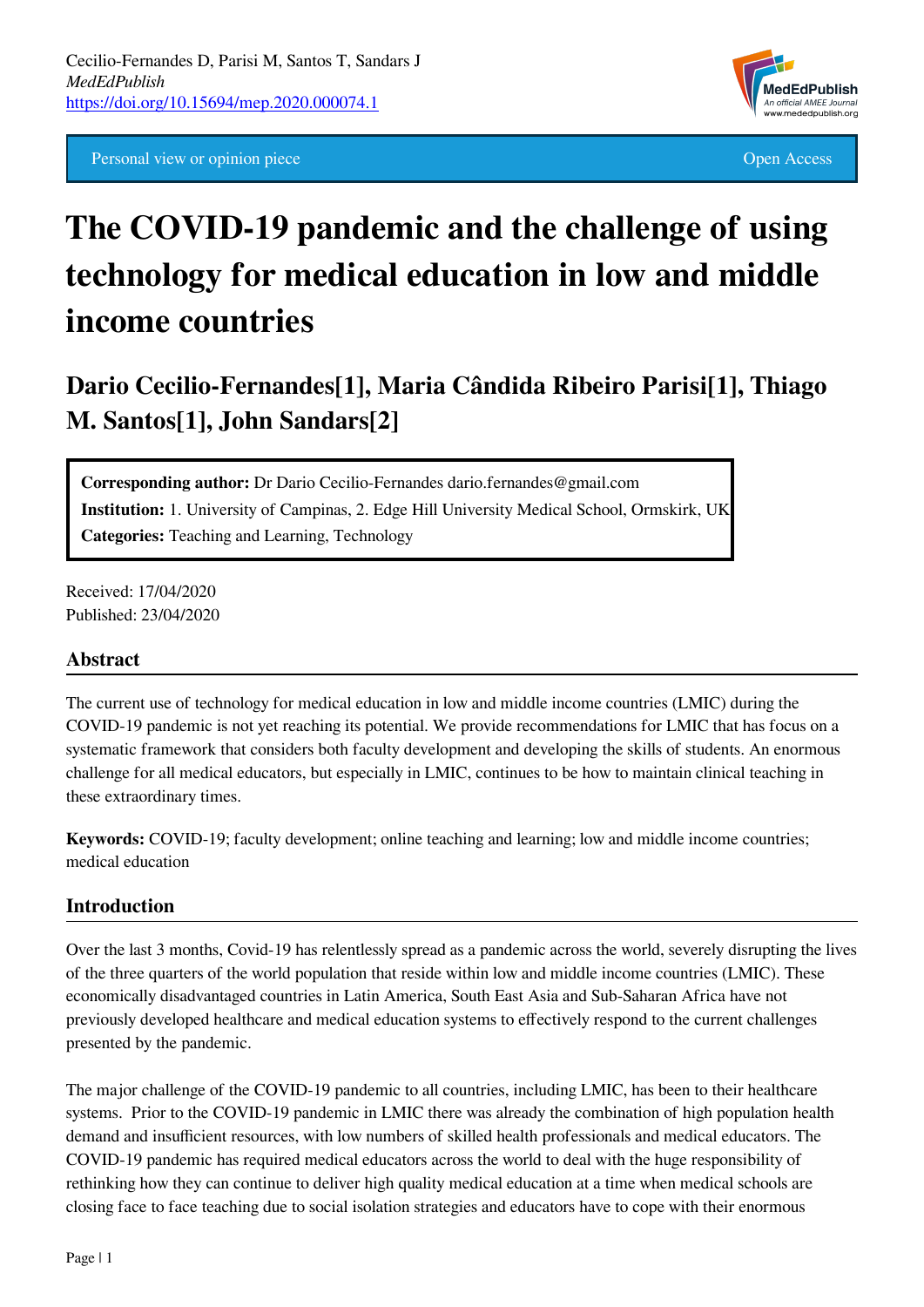

clinical responsibilities.

In response to the COVID-19 pandemic, most medical schools across the world, including LMIC, have started to rapidly transfer their curricula from face to face to online delivery using (McKimm, Gibbs, Bishop and Jones, 2020; Goh and Sandars, 2020). However, we are concerned that there are significant challenges for LMIC that have not been being fully appreciated by the medical educators in these countries and that the expected outcomes of maintaining high quality medical might not be achieved.

In this Personal View, we will discuss the challenge of using technology for medical education in LMIC, which has increased during the current COVID-19 pandemic, and offer practical advice on how its potential can be fully realised at this time of crisis in healthcare and medical education. Our advice is based on our current experience of a medical school in Brazil, which is typical of many other LMIC, and our previous extensive experience in developing, implementing and evaluating online medical education in LMIC.

# **Current experience in Brazil**

Following other countries, we have rapidly moved to online teaching and learning, without much online experience in both medical educators and students. The process of moving online has been mainly in two ways. First, educators have continued with the same traditional format as face to face education, maintaining the same schedule and time of the classes, except that this was now online. Often, the classes have continued to be from one to four hours duration. Second, teachers have recorded their lectures, which comprises of uploading PowerPoint presentations and several texts. There has also been little coordination by educators to ensure that there is no overlap in provision.

Educators are spending a lot of time and energy in moving to online education and this has been a top-down process with minimal or no input from students.

Sitting for a few hours in front of a computer is a great challenge for students, especially when having a traditional format class delivered online. Students can easily become distracted since most do not have a dedicated place to study at home or student accommodation and there are also other challenges, such as the need for a laptop and poor internet access or connection, with intermittent episodes of 'connect and disconnect' throughout the lecture. More importantly, it is difficult to keep track of which students are actually attending the class.

Faculty development is key to ensure teachers can make effective use of different instructional strategies to engage students, but to date our provision has been mainly focused on basic aspects of online teaching, such as how to create an online discussion room or how to record a lecture, with simple tips on limiting recordings to between 15 and 20 minutes.

A major educational challenge is in relation to the social interaction with other students and educators, but also in clinical contexts, with the patient. In Brazil, like other countries that value social relationships, maintaining verbal and non-verbal communication with online education is essential. Many educators have ignored this aspect when creating their online learning, especially since it is an important aspect of the usual provision of traditional face to face lectures in Brazil.

Training our students in the clinical phase has been an enormous challenge which has yet to be resolved. Students in the clinical phase are in a crucial moment of their training in which they develop their clinical examination and reasoning skills but also communication skills with patients and multi-disciplinary teams, as well as their professional identity formation. In many LMICs, especially in Brazil, communication is a key factor in enhancing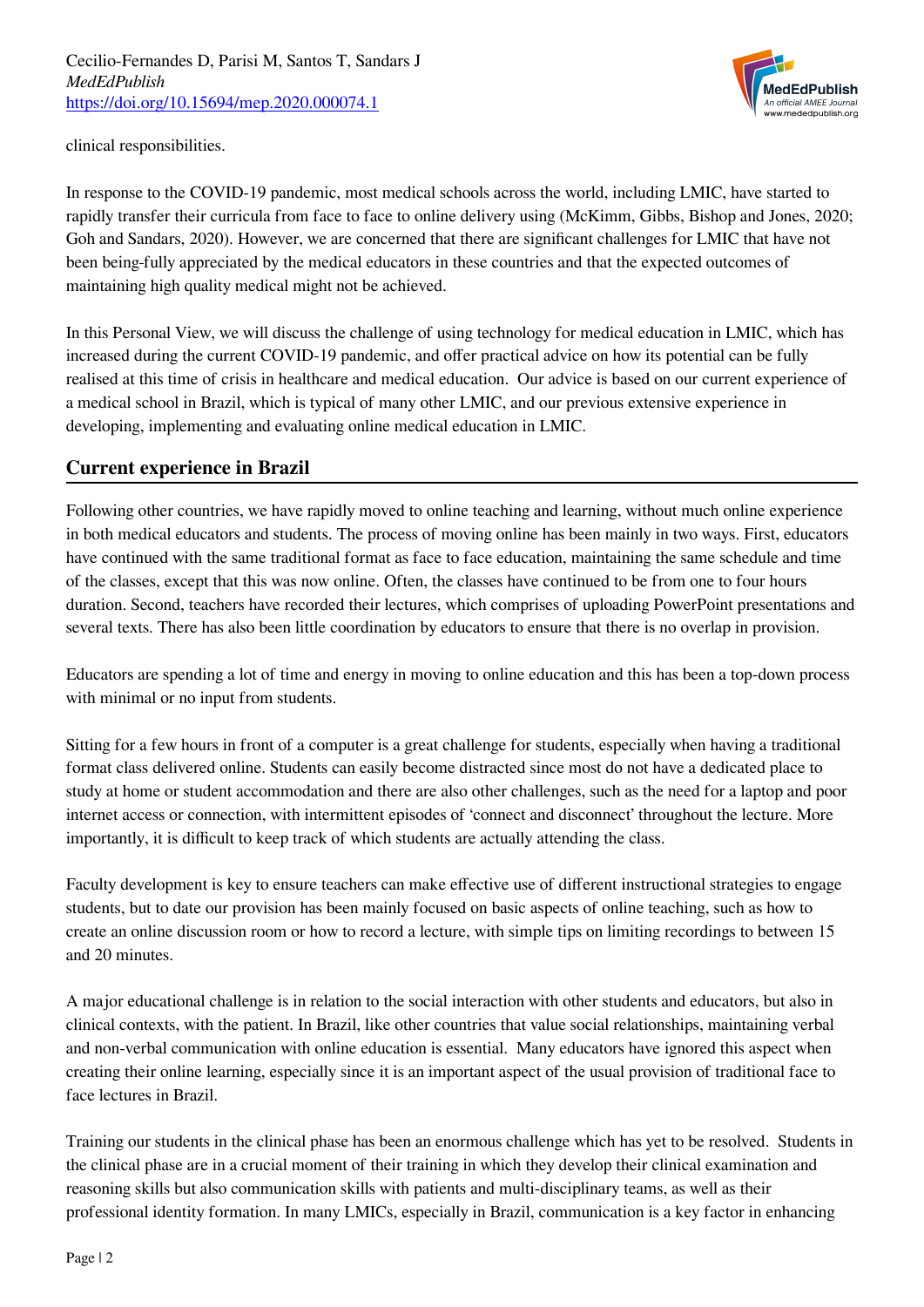Cecilio-Fernandes D, Parisi M, Santos T, Sandars J *MedEdPublish* <https://doi.org/10.15694/mep.2020.000074.1>



the patients' adherence to treatment, with checking that the patient understands their diagnosis and consequences, and discussion of their social network and finance conditions to deal with their ill health. All these elements are very limited with an online environment. In Brazil, like may LMIC, many doctors on graduation will immediately enter clinical practice with little initial support or graded experience to ensure that they are prepared for the demands of real life clinical practice.

#### **Responding to the challenge**

We fully appreciate the urgency with which many medical schools in LMIC have had to respond to the COVID-19 challenge but it is essential that medical educators can take a more strategic view of using technology for medical education in LMIC. We recommend careful consideration of two main inter-related areas. First, is faculty development of medical educators for effective online delivery of the curriculum and second is the development of student skills for effectively learning in an online environment.

#### *Faculty development*

Effective learning using technology requires careful consideration of the many inter-related factors that include the experience of the educators, the needs and previous experiences of students, the available technology, the learning content, the instructional design to provide activities that enhance learning and the local context, including the culture and available infrastructure resources (Zaharias and Poylymenakou, 2009). The alignment of these important factors can be practically achieved by using a structured approach, such as the ADDIE framework (Peterson and Bringing, 2003).

The ADDIE framework has been widely used by educators and highlights the importance of considering the important factors in the Analyse phase to inform the Design and Development phases. An essential aspect of the Implementation phase is Evaluation to iteratively inform any changes that are required in Design and Development. The Analyse phase is key to ensuring that the various factors are considered before there is any commitment to adopting a particular approach for using technology. Several examples will be provided to illustrate how this essential phase has a significant influence on the Design and Develop phases:

- Many LMIC have narrow broadband widths with no reliable internet connectivity or electricity supply and many students only have basic smartphones to access the internet and the online learning content (Barteit *et al*., 2020; Mittelmeier *et al*., 2019). In these circumstances, the opportunity to access learning content offline, at a time and place that is convenient to the learner, is invaluable, as are opportunities for asynchronous communication.
- The use of podcasts, with or without downloadable videos, have been widely and effectively used in many countries (Hurst, 2019), including LMIC (Walsh and De Villiers, 2015), as an effective downloadable educational approach. The provision of downloadable text files to enable reading of content offline may have to be considered in LMIC (Heller, Strobl and Madhok, 2019). Synchronous discussions by video-conferencing, in which there is real-time discussions between educators and students or between students, can be replaced by asynchronous discussions, such as email or social media (Heller, Strobl and Madhok, 2019). However, moderation by an educator is required to ensure effective learning (Salmon, 2020).
- A common response to rapidly provide online content is to simply upload pre-existing PowerPoint presentation or to convert the presentation to a video for online delivery. However, effective learning requires an active process and it is essential to craft the learning experience so that it activates prior knowledge and provides opportunities to check understanding (Gagne *et al*., 2005). It is also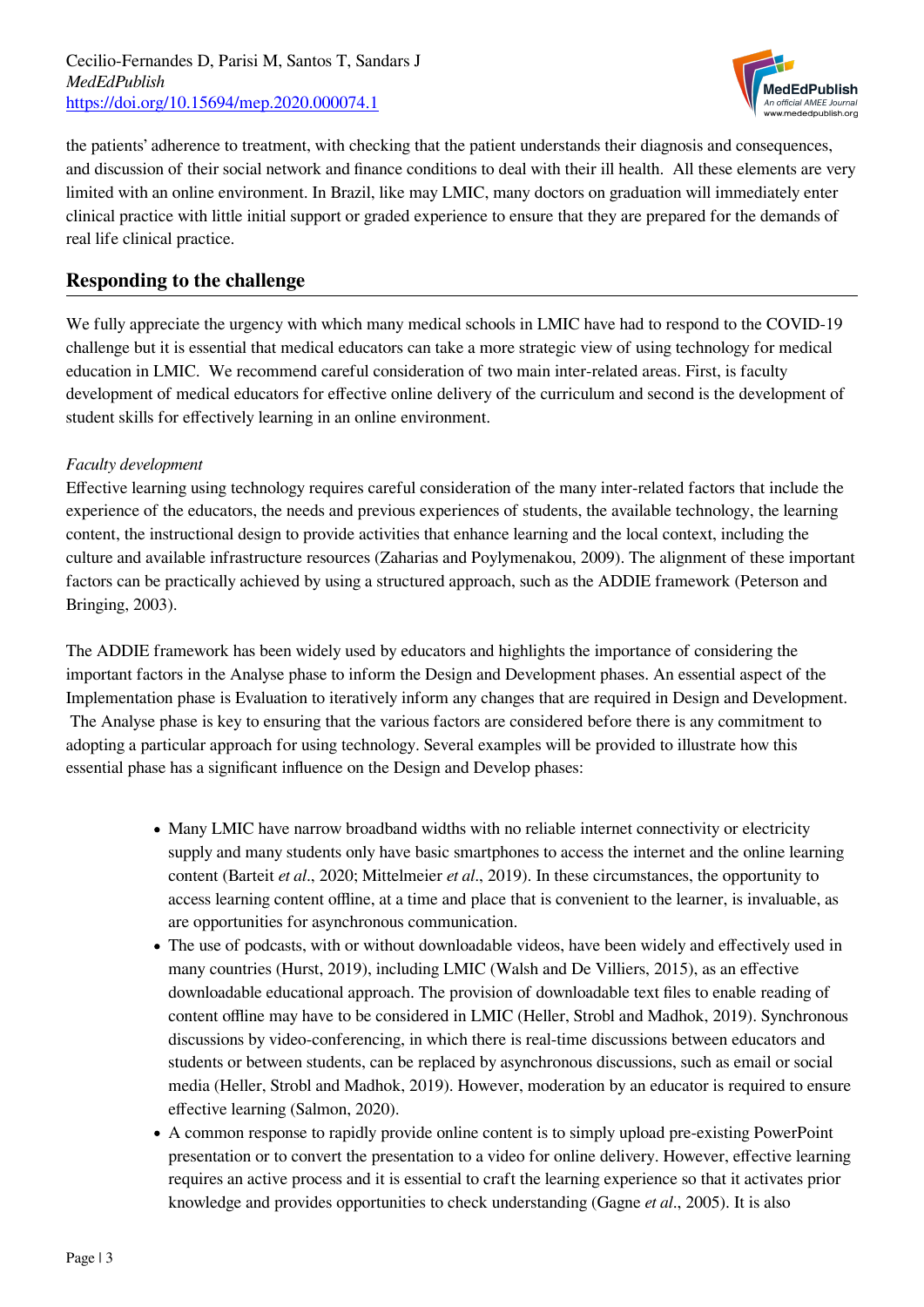

important to avoid a 'more is better' approach to providing content so that cognitive overload does not occur, especially when multimedia is being used (Clark and Mayer, 2016). Even for simple podcasts, the enthusiastic tone of the teacher can determine interest and motivate learning (König, 2020).

#### *Student skills development*

Developing the skills of students to enhance their learning with the use of technology should not be neglected. Transfer of the curriculum to an online delivery approach can significantly challenge some students in LMIC since they may not have acquired the essential self-regulated learning (SRL) skills through their previous experiences of medical education, which is often didactic. Research suggests that students frequently have under-developed skills in effort regulation, goal setting, self-monitoring of their understanding and progress of learning, time management and help-seeking (Broadbent and Poon, 2015). These can be developed by crafting the online learning experience using an active process (Gagne *et al*., 2005).

Students can also begin to actively learn by both creating online content, such as podcasts, but also identifying and sharing online content, such as video guides on practical procedure (Barteit *et al*. 2020). This active approach can also develop the essential SRL skills required by students (Broadbent and Poon, 2015).

#### **Conclusion**

In this personal view, we have highlighted that the current use of technology for medical education in LMIC during the COVID-19 pandemic is not yet reaching its potential. Overall, we recommend that this can only be achieved in LMIC by following a systematic framework that considers both faculty development and developing the skills of students. It may be possible to substantially transfer the basic sciences education to high quality online learning but the present, and continuing, enormous challenge to all medical educators is how to maintain clinical teaching, especially in LMIC, where there is an urgent need for qualified doctors.

#### **Take Home Messages**

- The COVID-19 pandemic has caused a major disruption of traditional face to face teaching and learning.
- A huge effort has made to move all face to face activities to online.
- The current use of technology for medical education in low and middle income countries (LMIC) during the COVID-19 pandemic is not yet reaching its potential.
- The lack of faculty development and development of students' skills may avoid achieving the full potential of online teaching and learning.
- Considering the context and challenges of each country is key to maintain a high quality online teaching and learning.

#### **Notes On Contributors**

**Dario Cecilio-Fernandes** is a researcher in the Department of Medical Psychology and Psychiatry, School of Medical Sciences, University of Campinas and has research interest in assessment and skill acquisition. He is also working with faculty development in the University of Campinas.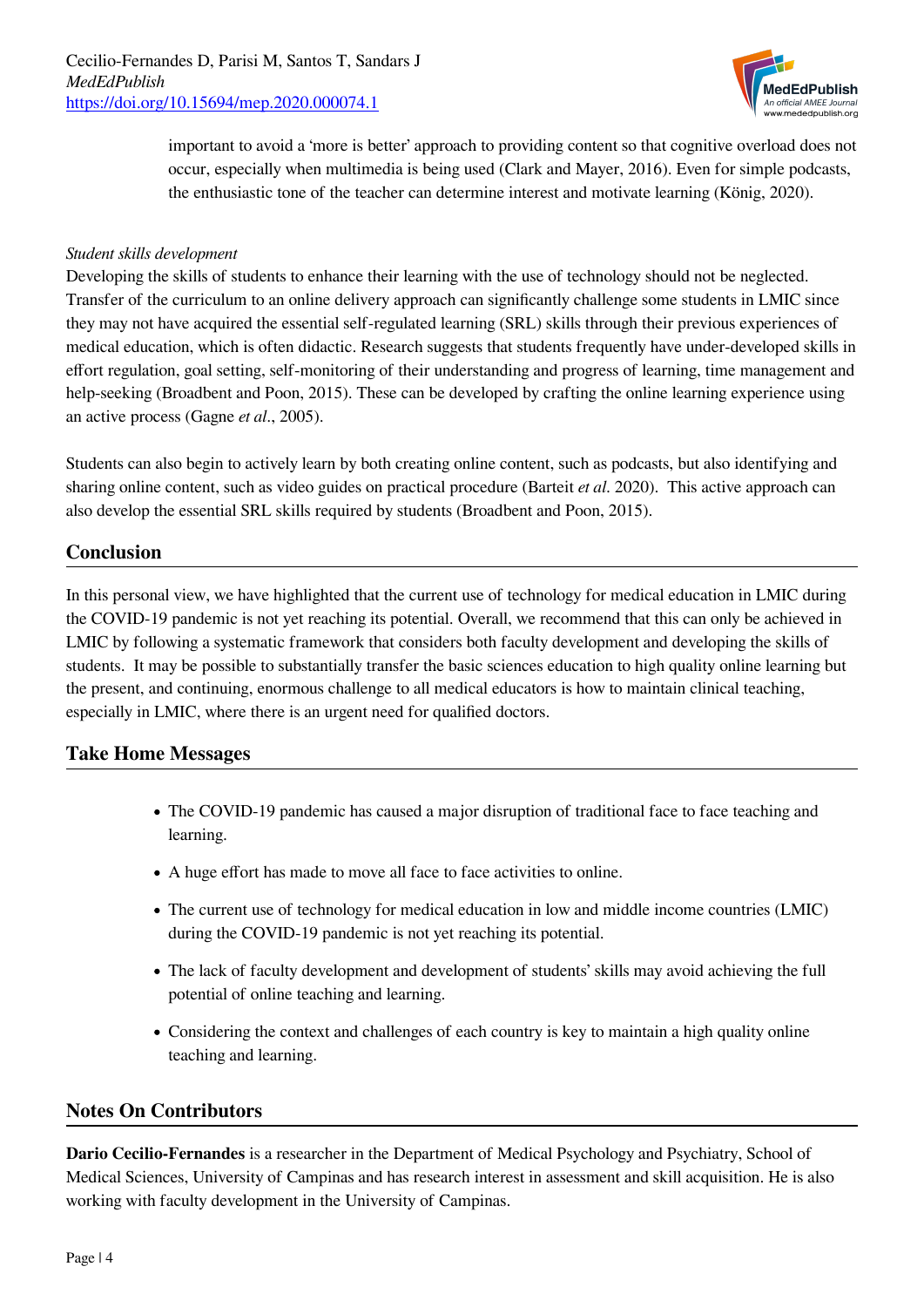Cecilio-Fernandes D, Parisi M, Santos T, Sandars J *MedEdPublish* <https://doi.org/10.15694/mep.2020.000074.1>



**Maria Cândida Ribeiro Parisi** is a medical doctor, researcher, diabetologist and diabetic foot specialist. Cândida has been involved with medical education since the beginning of her career. First, as a preceptor of residents and internals and then as a teacher of a simulation training aimed to teach fourth-year medical students how to care with patients with the diagnostic of diabetes. Currently, she is part of the team that is learning how to use technology for online learning.

**Thiago M. Santos** is an assistant professor of Emergency Medicine at the School of Medical Sciences of the State University of Campinas (UNICAMP), Brazil. He is specialized in Intensive Care Medicine and the Coordinator of the Emergency Intensive Care Unit at UNICAMP's General Hospital. He is currently developing several projects related to medical simulation, medical education and the use of Point of Care Ultrasonography in critically ill patients.

**John Sandars** is Professor of Medical Education at Edge Hill University Medical School, Ormskirk, UK, and cochair of the AMEE Technology Enhanced Learning Committee. John was Director of E-Learning in Health in the Evidence for Population Health Unit at the University of Manchester and was a member of the team that developed and implemented the first online UK Master in Public Health programme, with students from across the world. In addition, John has developed and implemented modules on the online Peoples-Uni programme, which has a focus in improving public health in LMIC.

# **Acknowledgements**

None.

# **Bibliography/References**

Barteit, S., Guzek, D., Jahn, A., Bärnighausen, T., *et al*. (2020). 'Evaluation of e-learning for medical education in low-and middle-income countries: A systematic review'. *Computers & Education*, 145, 103726. <https://doi.org/10.1016/j.compedu.2019.103726>

Broadbent, J. and Poon, W. L. (2015). 'Self-regulated learning strategies & academic achievement in online higher education learning environments: A systematic review'. *The Internet and Higher Education*, 27, 1-13. <https://doi.org/10.1016/j.iheduc.2015.04.007>

Clark, R. C. and Mayer, R. E. (2016). *E-learning and the science of instruction: Proven guidelines for consumers and designers of multimedia learning*. John Wiley & Sons. <https://doi.org/10.1002/9781119239086>

Gagne, R. M., Wager, W. W., Golas, K. C., Keller, J. M. *et al*. (2005). 'Principles of instructional design'. *Performance Improvement*, 44(2), 44-46. <https://doi.org/10.1002/pfi.4140440211>

Goh, P. S. and Sandars, J. (2020). 'A vision of the use of technology in medical education after the COVID-19 pandemic'. *MedEdPublish*, 9. <https://doi.org/10.15694/mep.2020.000049.1>

Heller, R. F., Strobl, J. and Madhok, R. (2019). 'Online Education for Public Health Capacity Building in Low-to Middle-Income Countries: The Peoples-uni Experience'. *International Review of Research in Open and Distributed Learning*, 20(1). <https://doi.org/10.19173/irrodl.v20i1.3927>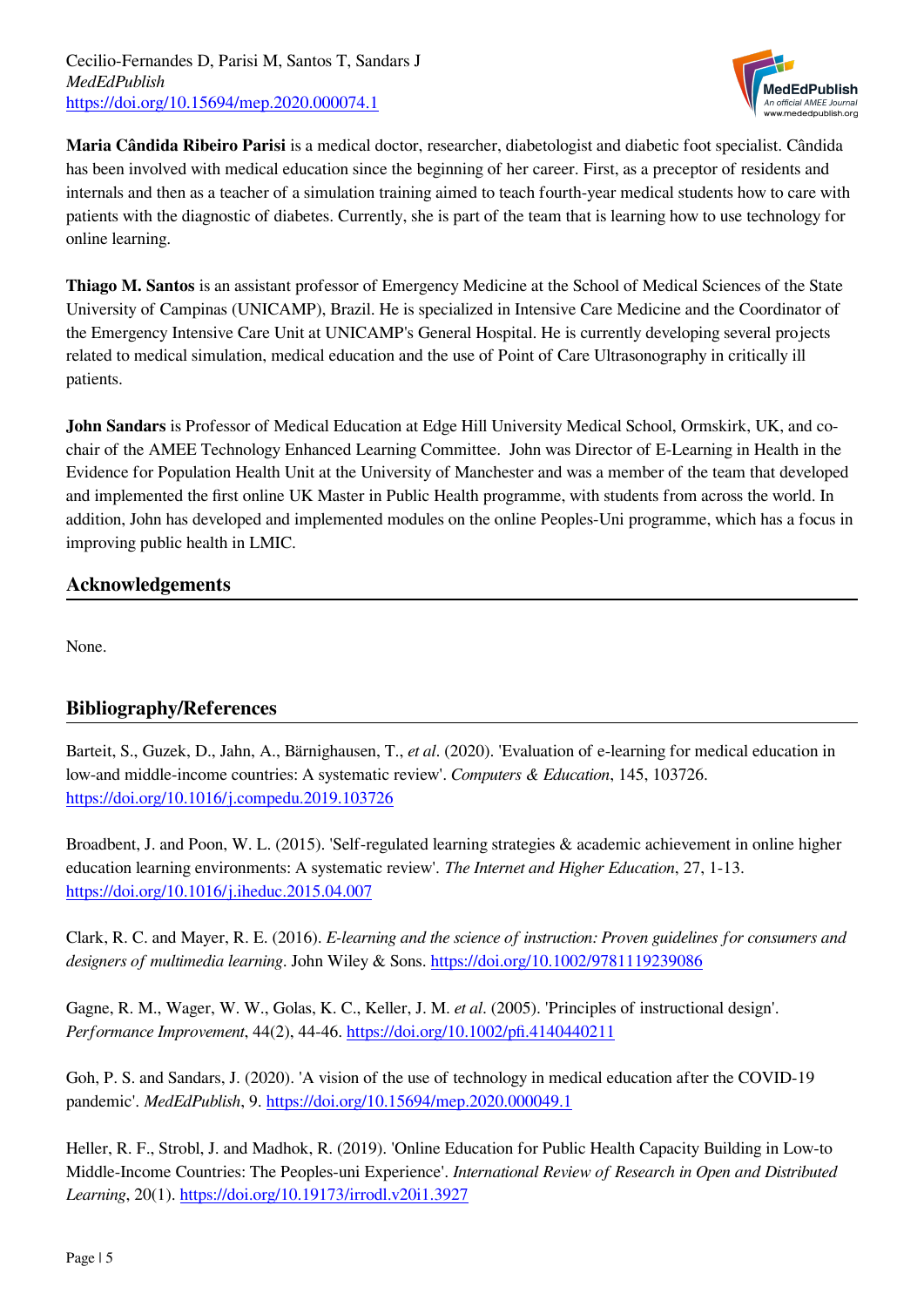Cecilio-Fernandes D, Parisi M, Santos T, Sandars J *MedEdPublish* <https://doi.org/10.15694/mep.2020.000074.1>



Hurst, E. J. (2019). 'Podcasting in Medical Education and Health Care'. *Journal of Hospital Librarianship*, 19(3), 214-226. <https://doi.org/10.1080/15323269.2019.1628564>

König, L. (2020). 'Podcasts in higher education: teacher enthusiasm increases students' excitement, interest, enjoyment, and learning motivation'. *Educational Studies*, 1-4. <https://doi.org/10.1080/03055698.2019.1706040>

McKimm, J., Gibbs, T., Bishop, J. and Jones, P. (2020). 'Health Professions' Educators' Adaptation to Rapidly Changing Circumstances: The Ottawa 2020 Conference Experience'. *MedEdPublish*, 9. <https://doi.org/10.15694/mep.2020.000047.1>

Mittelmeier, J., Rogaten, J., Sachikonye, M., Gunter, A., *et al*. (2019). 'Understanding the adjustment of first-year distance education students in South Africa: Factors that impact students' experiences'. *The International Review of Research in Open and Distributed Learning*, 20(3).<https://doi.org/10.19173/irrodl.v20i4.4101>

Peterson, C. (2003). 'Bringing ADDIE to life: Instructional design at its best'. *Journal of Educational Multimedia and Hypermedia*, 12(3), 227-241.

Salmon, G (2020). The Five Stage Model – a structured approach to building and maintaining a successful online discussion group. Available at: <https://www.gillysalmon.com/five-stage-model.html> (Accessed: 10 April 2020).

Walsh, S. and De Villiers, M. (2015). 'Enhanced podcasting for medical students: Progression from pilot to elearning resource'. *African Journal of Health Professions Education*, 7(1), 125-129.

Zaharias, P. and Poylymenakou, A. (2009). 'Developing a usability evaluation method for e-learning applications: Beyond functional usability'. *Intl. Journal of Human–Computer Interaction*, 25(1), 75-98. <https://doi.org/10.1080/10447310802546716>

# **Appendices**

None.

#### **Declarations**

*The author has declared that there are no conflicts of interest.*

*This has been published under Creative Commons "CC BY 4.0" [\(https://creativecommons.org/licenses/by-sa/4.0/\)](https://creativecommons.org/licenses/by-sa/4.0/)*

#### **Ethics Statement**

This is a personal view piece and did not require Ethics Approval.

# **External Funding**

This research was partially funded by FAPESP – São Paulo Research Foundation [Young Investigator Grant number 2018/15642-1] awarded to Dario Cecilio-Fernandes. The funder had no role in study design, data collection and